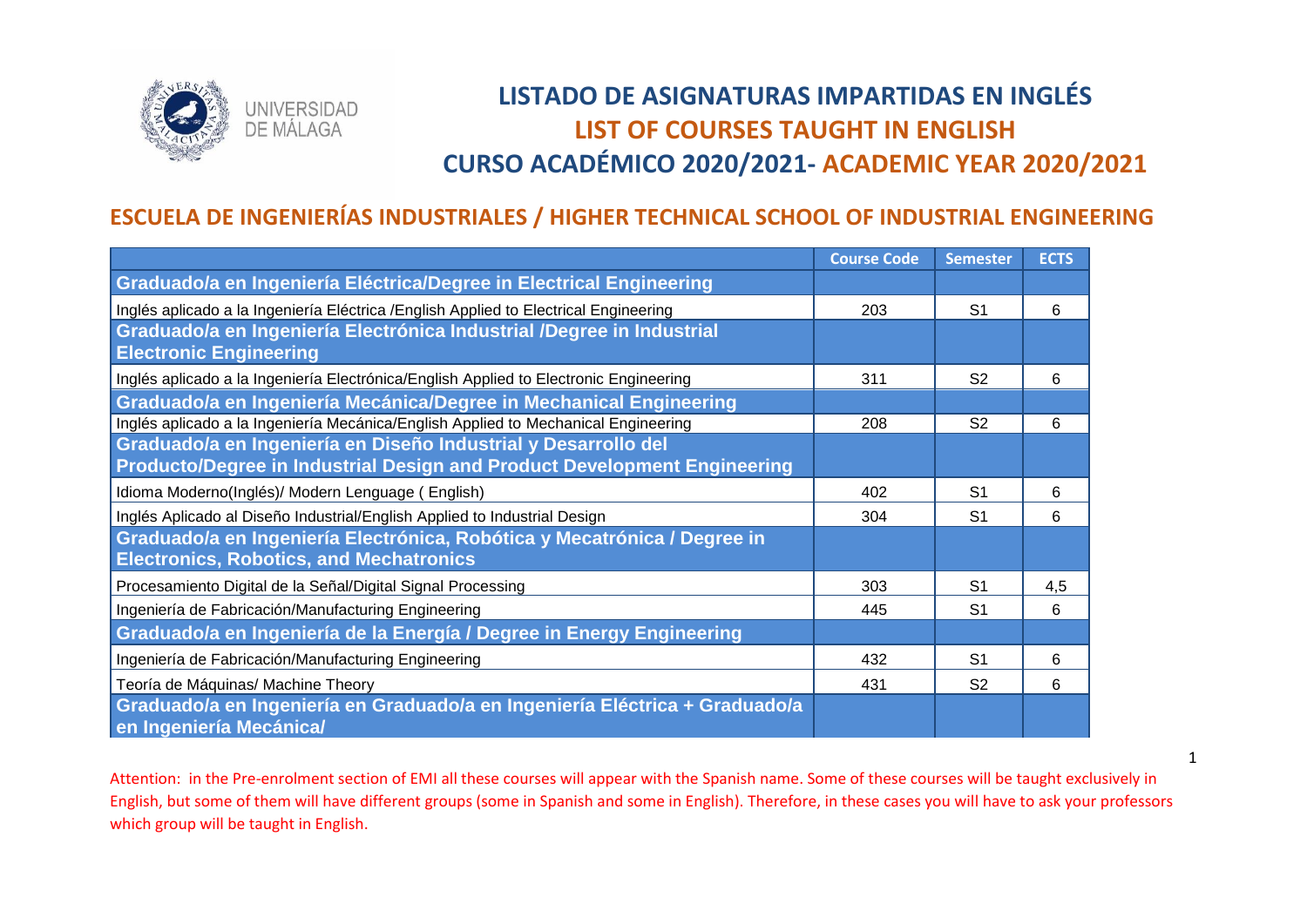| Inglés aplicado a la Ingeniería Eléctrica / English Applied to Electrical Engineering     | 511 | S1             | 6 |
|-------------------------------------------------------------------------------------------|-----|----------------|---|
| Graduado/a en Ingeniería en Tecnologías Industriales / Degree in Industrial               |     |                |   |
| <b>Technology Engineering</b>                                                             |     |                |   |
| Ingeniería de fabricación/Manufacturing Engineering                                       | 204 | S <sub>1</sub> | 6 |
| Inglés Técnico/ Technical English                                                         | 317 | S <sub>2</sub> | 6 |
| Teoría de Máquinas/ Machine Theory                                                        | 210 | S <sub>2</sub> | 6 |
| Técnicas Computacionales en Ingeniería/Computing Techniques in Engineering                | 323 | S <sub>2</sub> | 6 |
|                                                                                           |     |                |   |
| Graduado/a en Ingeniería Electrónica Industrial + Graduado/a en Ingeniería                |     |                |   |
| Eléctrica / Degree in Industrial Electronic Engineering + Electrical Engineering          |     |                |   |
|                                                                                           |     |                |   |
| Inglés aplicado a la Ingeniería Electrónica / / English Applied to Electronic Engineering | 311 | S <sub>2</sub> | 6 |
| Graduado/a en Ingeniería Mecánica + Graduado/a en Ingeniería en Diseño                    |     |                |   |
| Industrial y Desarrollo del Producto / Degree in Mechanical Engineering +                 |     |                |   |
| <b>Industrial Design and Product Development Engineering</b>                              |     |                |   |
| Inglés aplicado a la Ingeniería Mecánica / / English Applied to Mechanical Engineering    | 502 | S <sub>2</sub> | 6 |
| Inglés Aplicado al Diseño Industrial/English Applied to Industrial Design                 | 405 | S1             | 6 |
| Idioma moderno (Inglés)/Modern Language (English)                                         | 413 | S <sub>1</sub> | 6 |

## **ESCUELA TÉCNICA SUPERIOR DE ARQUITECTURA/ HIGHER TECHNICAL SCHOOL OF ARCHITECTURE**

|                                                       | L Course Code \ | Semester ECTS |  |
|-------------------------------------------------------|-----------------|---------------|--|
| Graduado/a en Arquitectura/Degree in Architecture     |                 |               |  |
| Inglés de Oficina /Technical English for Architecture | 505             | en            |  |

Attention: in the Pre-enrolment section of EMI all these courses will appear with the Spanish name. Some of these courses will be taught exclusively in English, but some of them will have different groups (some in Spanish and some in English). Therefore, in these cases you will have to ask your professors which group will be taught in English.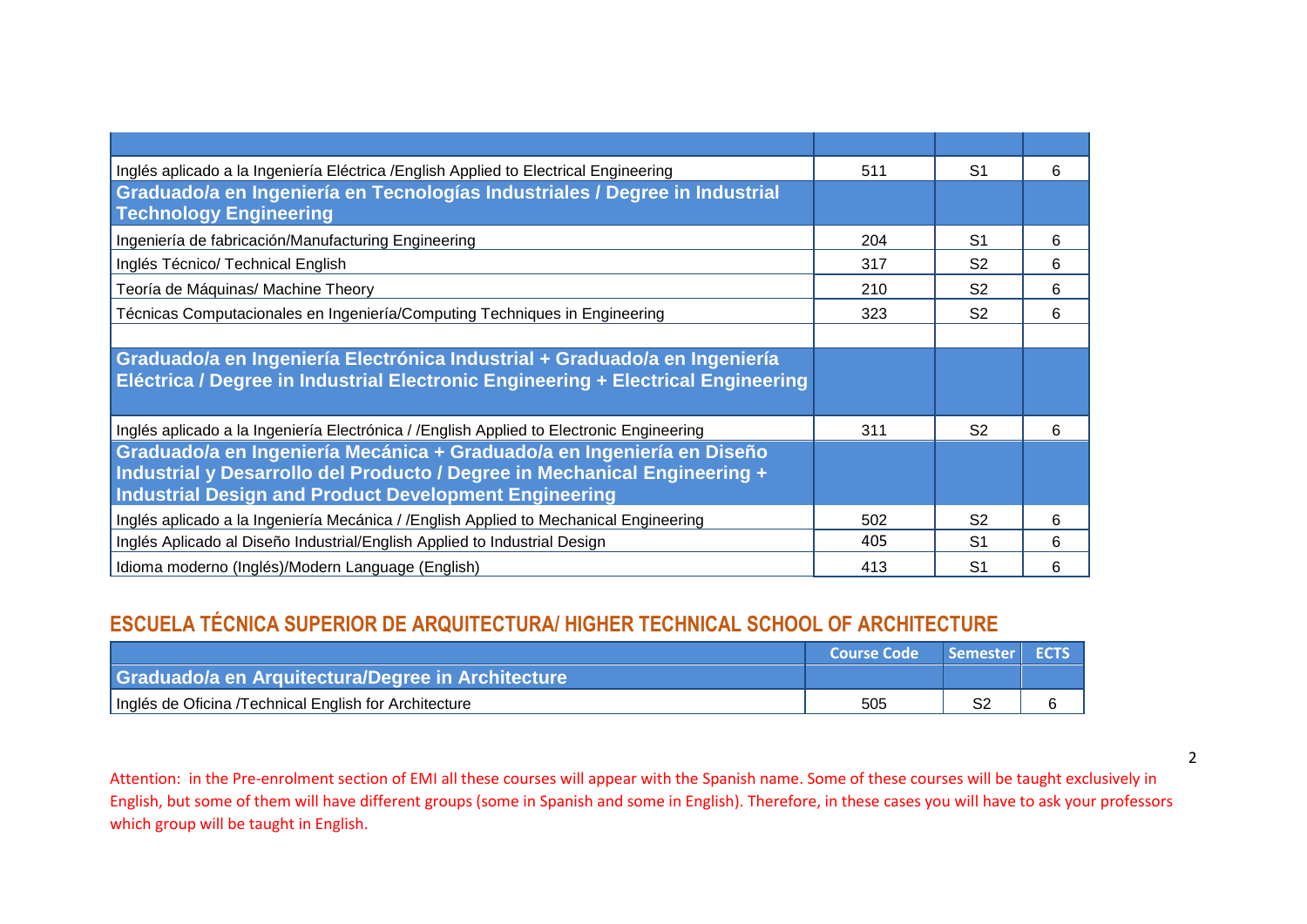| Graduado/a en Fundamentos de Arquitectura/Degree in Architecture<br><b>Principles</b> |     |                |    |
|---------------------------------------------------------------------------------------|-----|----------------|----|
| Taller 1A/Architectural Design Studio 1A                                              | 104 | S <sub>1</sub> | 6  |
| Dibujo I/Technical Drawing 1                                                          | 106 | S2             | 6  |
| Dibujo II/Technical Drawing 2                                                         | 107 | S2             | 6  |
| Dibujo III/Technical Drawing 3                                                        | 201 | S <sub>1</sub> | 6  |
| Proyectos Arquitectónicos 3/ Architectural Design 3                                   | 208 | S <sub>2</sub> | 12 |
| Proyectos Arquitectónicos 2/Architectural Design 2                                    | 204 | S <sub>1</sub> | 6  |
| Urbanismo I/Urban Design 1                                                            | 205 | S <sub>1</sub> | 6  |
| Urbanismo III/ Urban Design 3                                                         | 309 | S <sub>2</sub> | 6  |
| <b>Estructura III/Structures 3</b>                                                    | 307 | S <sub>2</sub> | 6  |
| Proyectos Arquitectónicos 6/Architectural Design 6                                    | 405 | S <sub>1</sub> | 6  |
| Inglés Técnico de Arquitectura /Technical English for Architecture                    | 505 | S <sub>2</sub> | 6  |

## **ESCUELA TÉCNICA SUPERIOR DE INGENIERÍA INFORMÁTICA/HIGHER TECHNICAL SCHOOL OF COMPUTER ENGINEERING**

|                                                                         | <b>Course Code</b> | Semester       | <b>ECTS</b> |
|-------------------------------------------------------------------------|--------------------|----------------|-------------|
| Graduado/a en Ingeniería de Computadores/Degree in Computer Engineering |                    |                |             |
| Fundamentos de la Programación/Fundamentals of Programming              | 104                | S1             |             |
| Programación Orientada a Objetos/Object oriented Programming            | 109                | S2             | 6           |
| Tecnología de Computadores/Computer Technology                          | 110                | S <sub>2</sub> | 6           |
| Análisis y Diseño de Algoritmos/Analysis and Design of Algorithms       | 201                | S1             | 6           |
| Bases de Datos/Databases                                                | 202                | S1             | 6           |
| Estructura de Computadores/Computer Structure                           | 203                | S1             |             |

Attention: in the Pre-enrolment section of EMI all these courses will appear with the Spanish name. Some of these courses will be taught exclusively in English, but some of them will have different groups (some in Spanish and some in English). Therefore, in these cases you will have to ask your professors which group will be taught in English.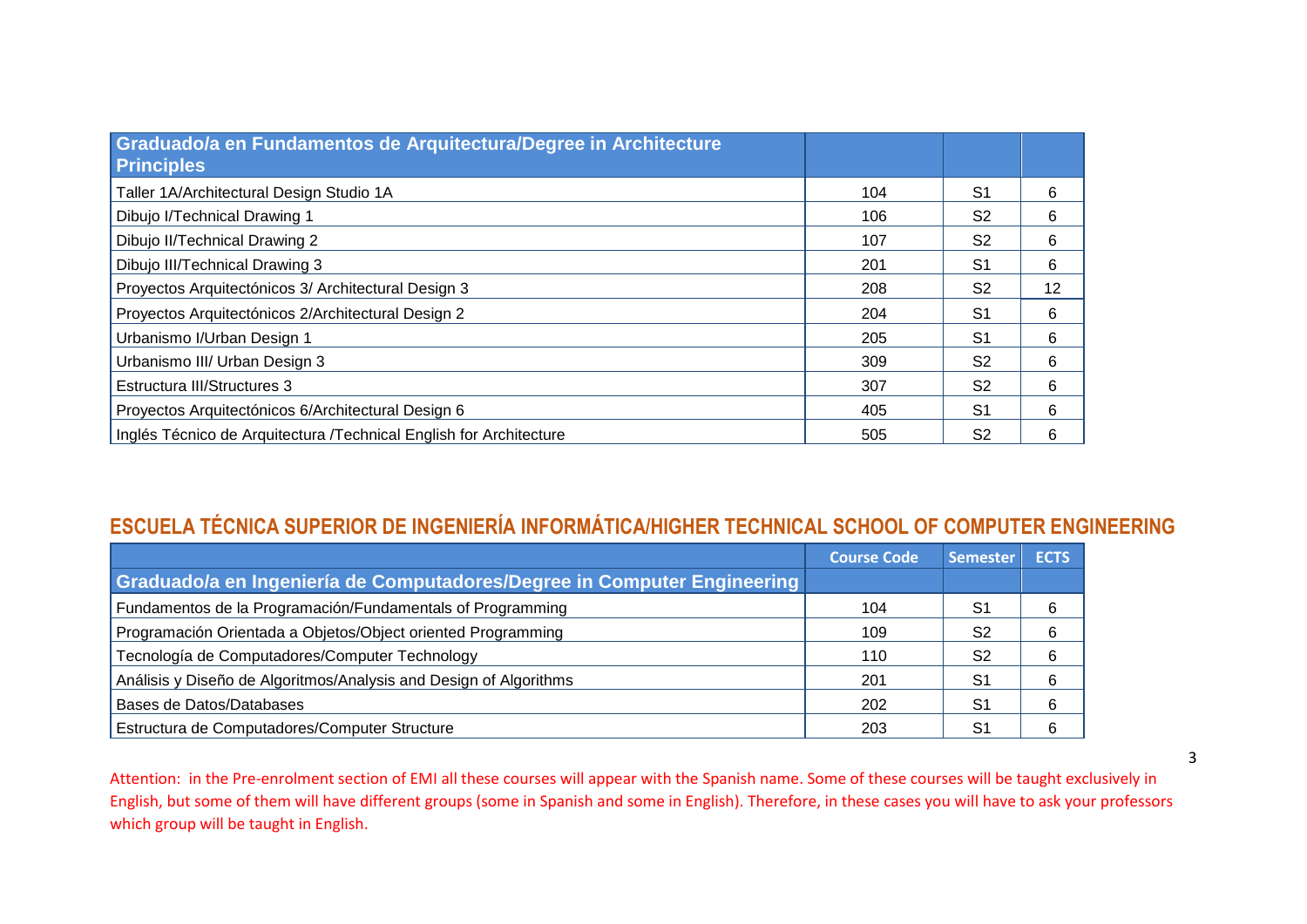| Estructura de Datos/Data Structure                                             | 204 | S <sub>1</sub> | 6   |
|--------------------------------------------------------------------------------|-----|----------------|-----|
| Teoría de Autómatas y Lenguajes Formales/Automata Theory and Formal Languages  | 205 | S <sub>1</sub> | 6   |
| Introducción a la Ingeniería del Software/Introduction to Software Engineering | 206 | S <sub>2</sub> | 6   |
| Programación de Sistemas y Concurrencia/Concurrent Programming                 | 207 | S <sub>2</sub> | 6   |
| Redes y Sistemas Distribuidos/Networked and Distributed Systems                | 208 | S <sub>2</sub> | 6   |
| Sistemas Inteligentes/Intelligent Systems                                      | 209 | S <sub>2</sub> | 6   |
| <b>Sistemas Operativos/Operating Systems</b>                                   | 210 | S <sub>2</sub> | 6   |
| Graduado/a en Ingeniería de la Salud/Degree in Health Engineering              |     |                |     |
| Sistemas Inteligentes/Intelligent Systems                                      | 305 | S <sub>1</sub> | 6   |
| Aprendizaje computacional/Machine Learning                                     | 920 | S <sub>1</sub> | 4,5 |
| Modelado de Sistemas Biomédicos/Biomedical Systems Modeling                    | 932 | S <sub>1</sub> | 4,5 |
| Graduado/a en Matemáticas + Ingeniería Informática / Degree in Mathematics     |     |                |     |
| + Computer Engineering                                                         |     |                |     |
| Fundamentos de la Programación / Fundamentals of Programming                   | 105 | S <sub>1</sub> | 6   |
| Programación Orientada a Objetos/ Object oriented Programming                  | 110 | S <sub>2</sub> | 6   |
| Tecnología de Computadores/Object oriented Programming                         | 111 | S <sub>2</sub> | 6   |
| Análisis y Diseño de Algoritmos/Analysis and Design of Algorithms              | 204 | S <sub>1</sub> | 6   |
| Estructura de Computadores/Computer Structure                                  | 205 | S <sub>1</sub> | 6   |
| Estructura de Datos/Data Structure                                             | 206 | S <sub>1</sub> | 6   |
| Sistemas Inteligentes/Intelligent Systems                                      | 211 | S <sub>2</sub> | 6   |
| <b>Sistemas Operativos/Operating Systems</b>                                   | 212 | S <sub>2</sub> | 6   |
| Redes y Sistemas Distribuidos/Networked and Distributed System                 | 210 | S <sub>2</sub> | 6   |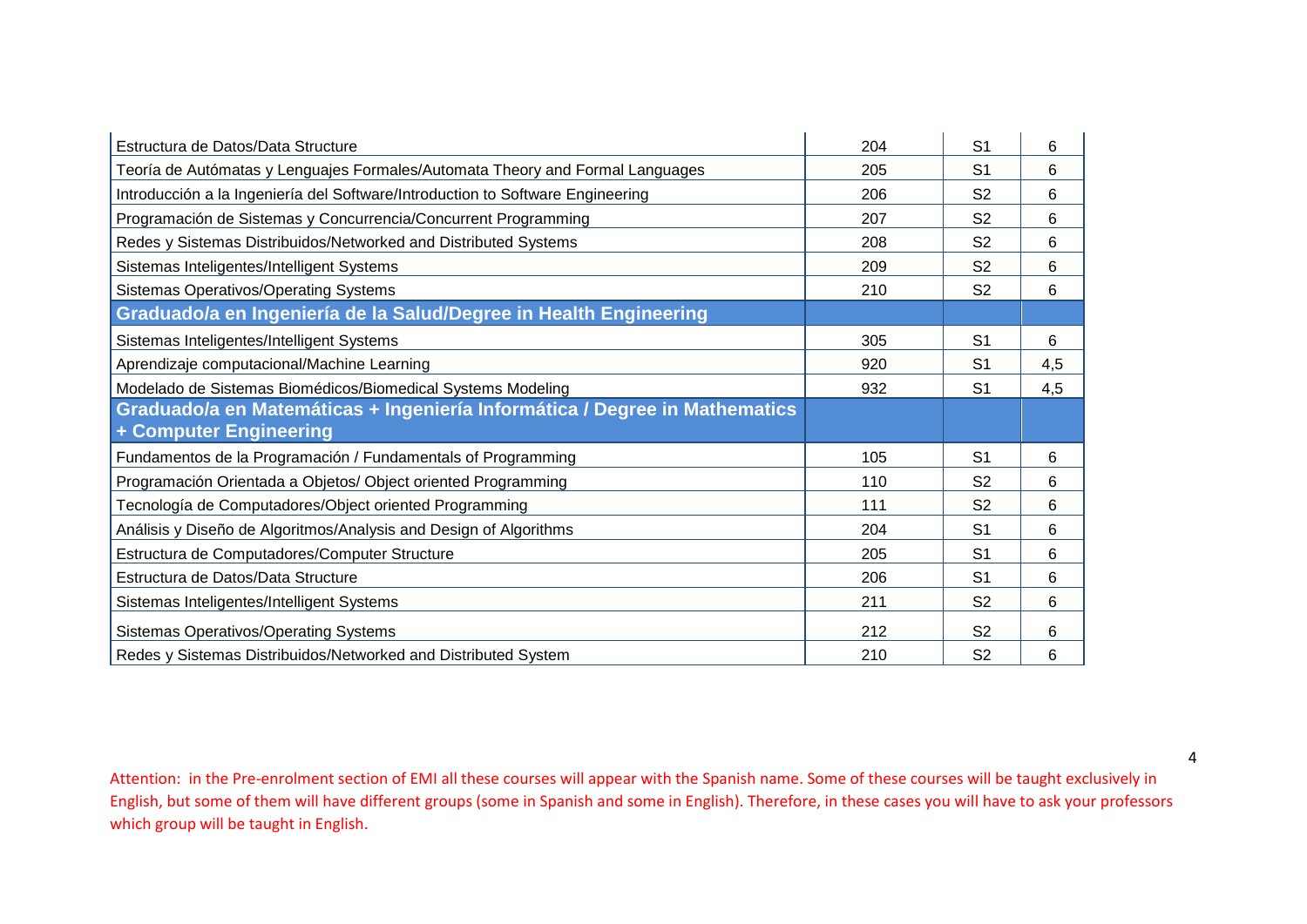| Graduado/a en Ingeniería del Software/Degree in Software Engineering           |     |                |   |
|--------------------------------------------------------------------------------|-----|----------------|---|
| Fundamentos de la Programación/Fundamentals of Programming                     | 104 | S <sub>1</sub> | 6 |
| Programación Orientada a Objetos/Object oriented Programming                   | 109 | S <sub>2</sub> | 6 |
| Tecnología de Computadores/Computer Technology                                 | 110 | S <sub>2</sub> | 6 |
| Análisis y Diseño de Algoritmos/Analysis and Design of Algorithms              | 201 | S <sub>1</sub> | 6 |
| Bases de Datos/Databases                                                       | 202 | S <sub>1</sub> | 6 |
| Estructura de Computadores/Computer Structure                                  | 203 | S <sub>1</sub> | 6 |
| Estructura de Datos/Data Structure                                             | 204 | S <sub>1</sub> | 6 |
| Teoría de Autómatas y Lenguajes Formales/Automata Theory and Formal Languages  | 205 | S <sub>1</sub> | 6 |
| Introducción a la Ingeniería del Software/Introduction to Software Engineering | 206 | S <sub>2</sub> | 6 |
| Programación de Sistemas y Concurrencia/Concurrent Programming                 | 207 | S <sub>2</sub> | 6 |
| Redes y Sistemas Distribuidos/Networked and Distributed System                 | 208 | S <sub>2</sub> | 6 |
| Sistemas Inteligentes/Intelligent Systems                                      | 209 | S <sub>2</sub> | 6 |
| <b>Sistemas Operativos/Operating Systems</b>                                   | 210 | S <sub>2</sub> | 6 |
| Graduado/a en Ingeniería Informática/Degree in Computer Engineering            |     |                |   |
| Fundamentos de la Programación/Fundamentals of Programming                     | 104 | S <sub>1</sub> | 6 |
| Programación Orientada a Objetos/Objects-oriented Programming                  | 109 | S <sub>2</sub> | 6 |
| Tecnología de Computadores/Computer Technology                                 | 110 | S <sub>2</sub> | 6 |
| Análisis y Diseño de Algoritmos/Analysis and Design of Algorithms              | 201 | S <sub>1</sub> | 6 |
| Bases de Datos/Databases                                                       | 202 | S <sub>1</sub> | 6 |
| Estructura de Computadores/Computer Structure                                  | 203 | S <sub>1</sub> | 6 |
| Estructura de Datos/Data Structure                                             | 204 | S <sub>1</sub> | 6 |
| Teoría de Autómatas y Lenguajes Formales/Automata Theory and Formal Languages  | 205 | S <sub>1</sub> | 6 |
| Introducción a la Ingeniería del Software/Introduction to Software Engineering | 206 | S <sub>2</sub> | 6 |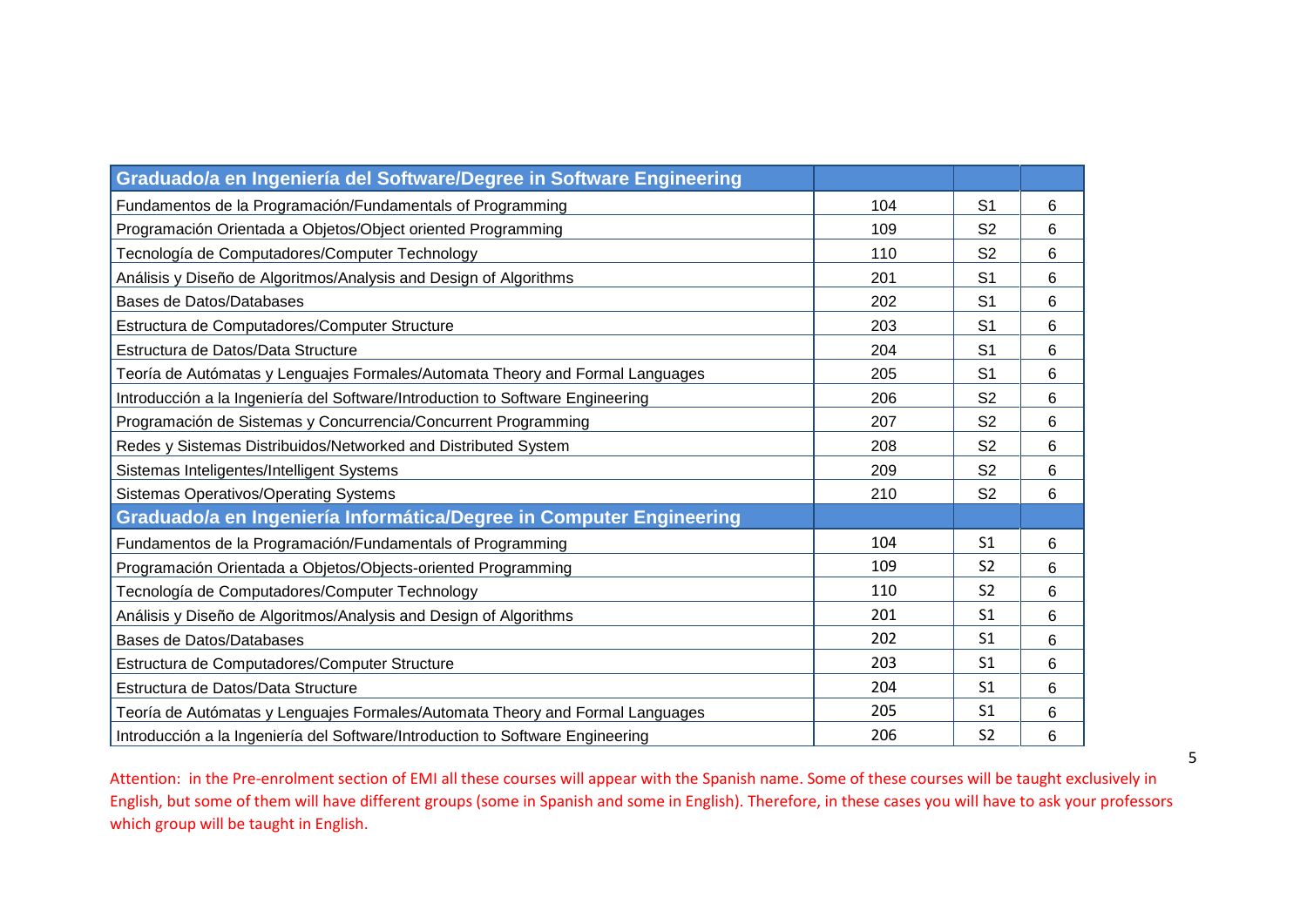| Programación de Sistemas y Concurrencia/Concurrent Programming | 207 |   |
|----------------------------------------------------------------|-----|---|
| Redes y Sistemas Distribuidos/Networked and Distributed System | 208 |   |
| Sistemas Inteligentes/Intelligent Systems                      | 209 | n |
| Sistemas Operativos/Operating Systems                          | 210 | b |

### **FACULTAD DE CIENCIAS DE LA SALUD/ FACULTY OF HEALTH SCIENCES**

|                                                                          | <b>Course Code</b> | <b>Semester</b> | <b>ECTS</b> |
|--------------------------------------------------------------------------|--------------------|-----------------|-------------|
| Graduado/a en Enfermería/Degree in nursing                               |                    |                 |             |
| Inglés Aplicado a Enfermería/English applied to Nursing                  | 109                | S <sub>2</sub>  |             |
| Graduado/a en Fisioterapia/Degree in Physioterapy                        |                    |                 |             |
| Inglés aplicado a la Fisioterapia - English in Physiotherapy             | 307                | S2              |             |
| Graduado/a en Podología/Degree in Podiatry                               |                    |                 |             |
| Inglés aplicado a podología/English applied to podiatry                  | 206                | S <sub>2</sub>  |             |
| Graduado/a en Terapia Ocupacional/Degree in Occupational Therapy         |                    |                 |             |
| Inglés aplicado a la Terapia Ocupacional/English in Occupational Therapy | 402                | S1              |             |

### **FACULTAD DE CIENCIAS / FACULTY OF SCIENCES**

|                                                                                          | <b>Course Code</b> | <b>Semester</b> | <b>ECTS</b> |
|------------------------------------------------------------------------------------------|--------------------|-----------------|-------------|
| Graduado/a en Ciencias Ambientales / Degree in Environmental Sciences                    |                    |                 |             |
| Bioindicadores Ambientales: Flora y Fauna / Environmental Bioindicators: Flora and Fauna | 406                | -S2             | 6           |
| Graduado/a en Matemáticas / Digree in Mathematics                                        |                    |                 |             |
| Topología Algebraica Básica/Basic AlgebraicTopology                                      | 305                | -S1             | 6           |
| Teoría de Cuerpos / Body Theories                                                        | 309                |                 | 6           |

Attention: in the Pre-enrolment section of EMI all these courses will appear with the Spanish name. Some of these courses will be taught exclusively in English, but some of them will have different groups (some in Spanish and some in English). Therefore, in these cases you will have to ask your professors which group will be taught in English.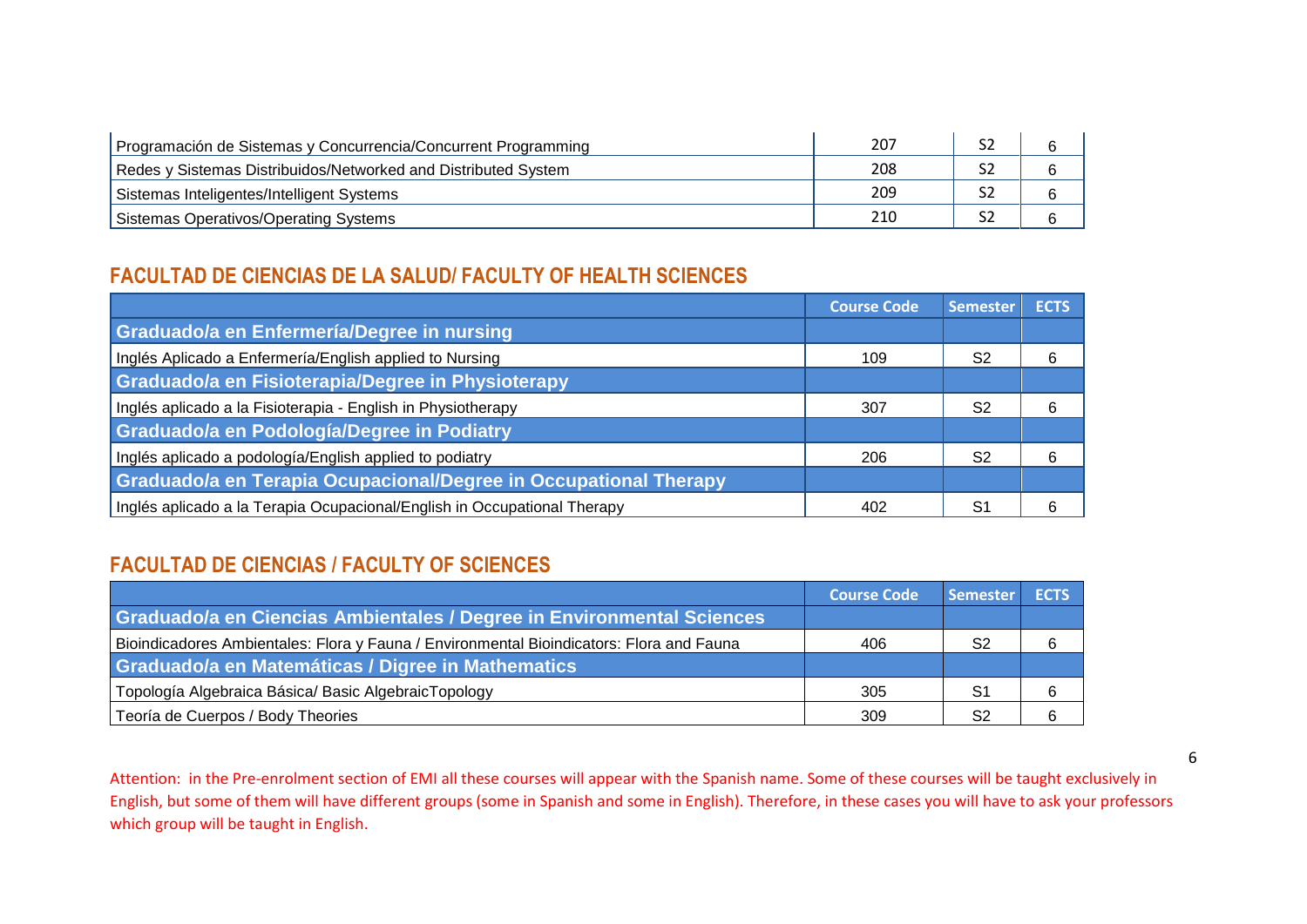| <b>Graduado/a en Química / Degree in Chemistry</b>                |     |  |
|-------------------------------------------------------------------|-----|--|
| Ciencia de Materiales / Material Sciences                         | 401 |  |
| Graduado/a en Ingeniería Química / Degree in Chemical Engineering |     |  |
| Ciencia de Materiales / Material Sciences                         | 206 |  |

### **FACULTAD DE ECONÓMICAS Y EMPRESARIALES/FACULTY OF ECONOMIC AND BUSINESS SCIENCES**

|                                                                                                                                                                            | <b>Course Code</b> | <b>Semester</b> | <b>ECTS</b> |
|----------------------------------------------------------------------------------------------------------------------------------------------------------------------------|--------------------|-----------------|-------------|
| Graduado/a en Administración y Dirección de Empresas/ Degree in Business<br><b>Administration and Management</b>                                                           |                    |                 |             |
| Marketing en Áreas Especializadas/Marketing Specialist Areas                                                                                                               | 407                | S <sub>1</sub>  | 6           |
| Graduado/a en Economía/Degree in Economics                                                                                                                                 |                    |                 |             |
| Economía del Bienestar/Welfare Economics                                                                                                                                   | 403                | S <sub>2</sub>  | 6           |
| Economía del Comportamiento/Behavioural Economics                                                                                                                          | 404                | S <sub>1</sub>  | 6           |
| Economía Espacial (Regional y Urbana)                                                                                                                                      | 405                | S <sub>2</sub>  | 6           |
| Teoría de la Decisión en Economía/Decision theory (theory of choice) in Economics                                                                                          | 410                | S <sub>1</sub>  | 6           |
| Graduado/a en Economía + Graduado/a en Administración y Dirección de<br><b>Empresas / Degree in Economics + Degree in Business Administration and</b><br><b>Management</b> |                    |                 |             |
| Fundamentos de Administración de Empresas/Foundations of Business Administration                                                                                           | 101                | S <sub>1</sub>  | 6           |
| Introducción a la Economía/Introduction to Economics                                                                                                                       | 104                | -S1             | 6           |
| Microeconomía/Microeconomics                                                                                                                                               | 109                | S <sub>2</sub>  | 6           |
| Contabilidad II/Accounting II                                                                                                                                              | 201                | S <sub>1</sub>  | 6           |
| Macroeconomía/Macroeconomics                                                                                                                                               | 204                | S <sub>1</sub>  | 6           |
| Teoría de Juegos/Game theory                                                                                                                                               | 210                | S <sub>2</sub>  | 6           |
| Macroeconomía intermedia/Intermediate Macroeconomics                                                                                                                       | 303                | S <sub>1</sub>  | 6           |

Attention: in the Pre-enrolment section of EMI all these courses will appear with the Spanish name. Some of these courses will be taught exclusively in English, but some of them will have different groups (some in Spanish and some in English). Therefore, in these cases you will have to ask your professors which group will be taught in English.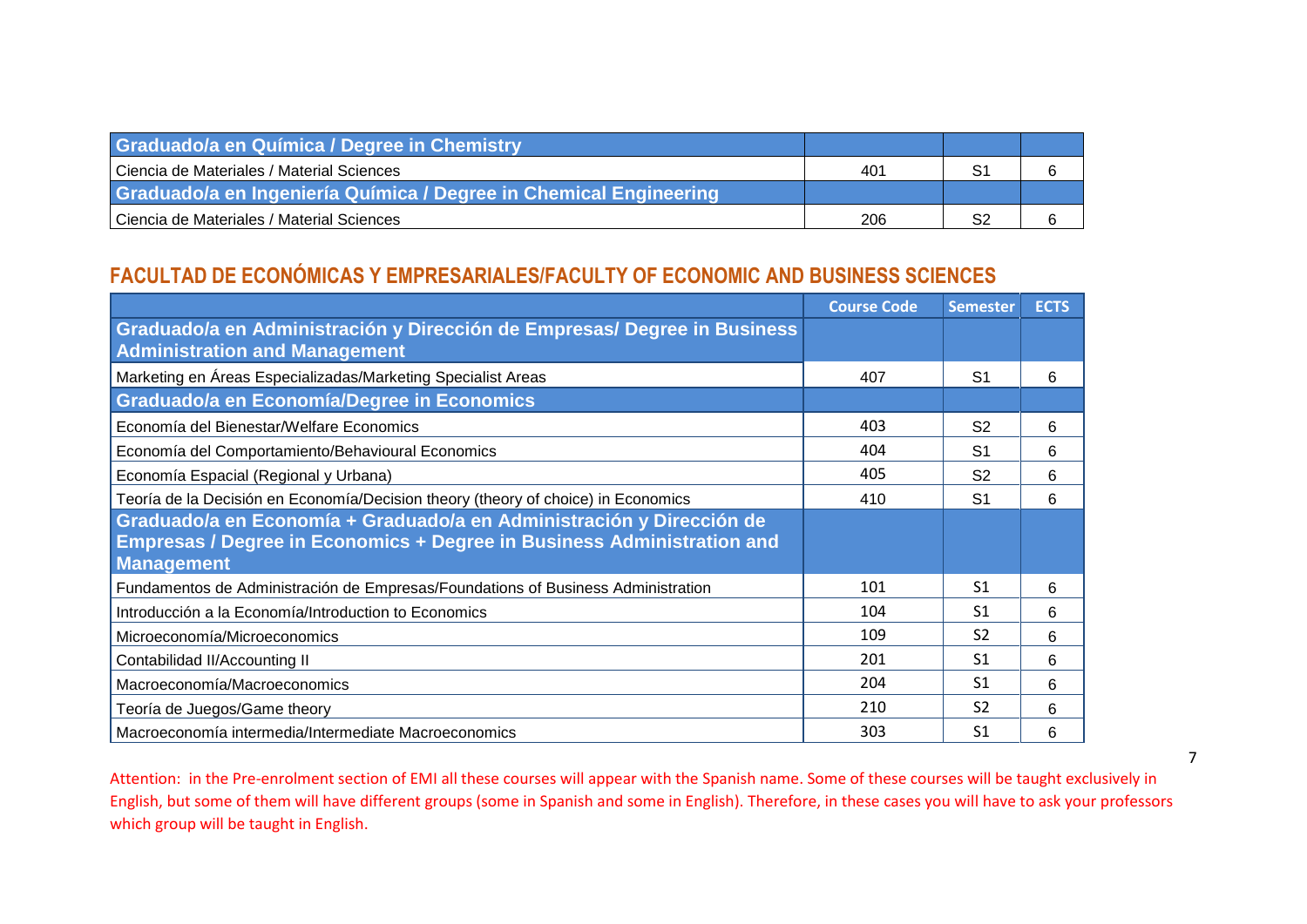| Microeconomía intermedia/Intermediate Microeconomics                                                                                                 | 304 | S1             |  |
|------------------------------------------------------------------------------------------------------------------------------------------------------|-----|----------------|--|
| Macroeconomía avanzada/Advanced Macroeconomics                                                                                                       | 309 | S <sub>2</sub> |  |
| Microeconomía avanzada/Advanced Microeconomics                                                                                                       | 310 | S2             |  |
| Contabilidad de gestión/ Management Accounting                                                                                                       | 407 | S1             |  |
| Análisis de Estados Financieros/Financial Statements Analysis                                                                                        | 406 | S1             |  |
| Graduado/a en Administración y Dirección de Empresas + Graduado/a en<br>Derecho/ Degree in Business Administration and Management + Degree in<br>Law |     |                |  |
| Derecho Mercantil I / Merchant Law I                                                                                                                 | 409 | S2             |  |
| Derecho Mercantil II / Merchant Law II                                                                                                               | 606 | S2             |  |

## **FACULTAD DE COMERCIO Y GESTIÓN/ FACULTY OF BUSINESS AND MANAGEMENT**

| Graduado/a en Marketing e Investigación de Mercados/ Degree in Marketing<br>and Market Research      | Course Code Semester ECTS |                |   |
|------------------------------------------------------------------------------------------------------|---------------------------|----------------|---|
| Inglés Aplicado a la Economía y las Técnicas de Mercado/English for Marketing and Market<br>Research | 311                       | S <sub>2</sub> | 6 |
| Comunicación Comercial II/Commercial Communication II                                                | 401                       |                | 6 |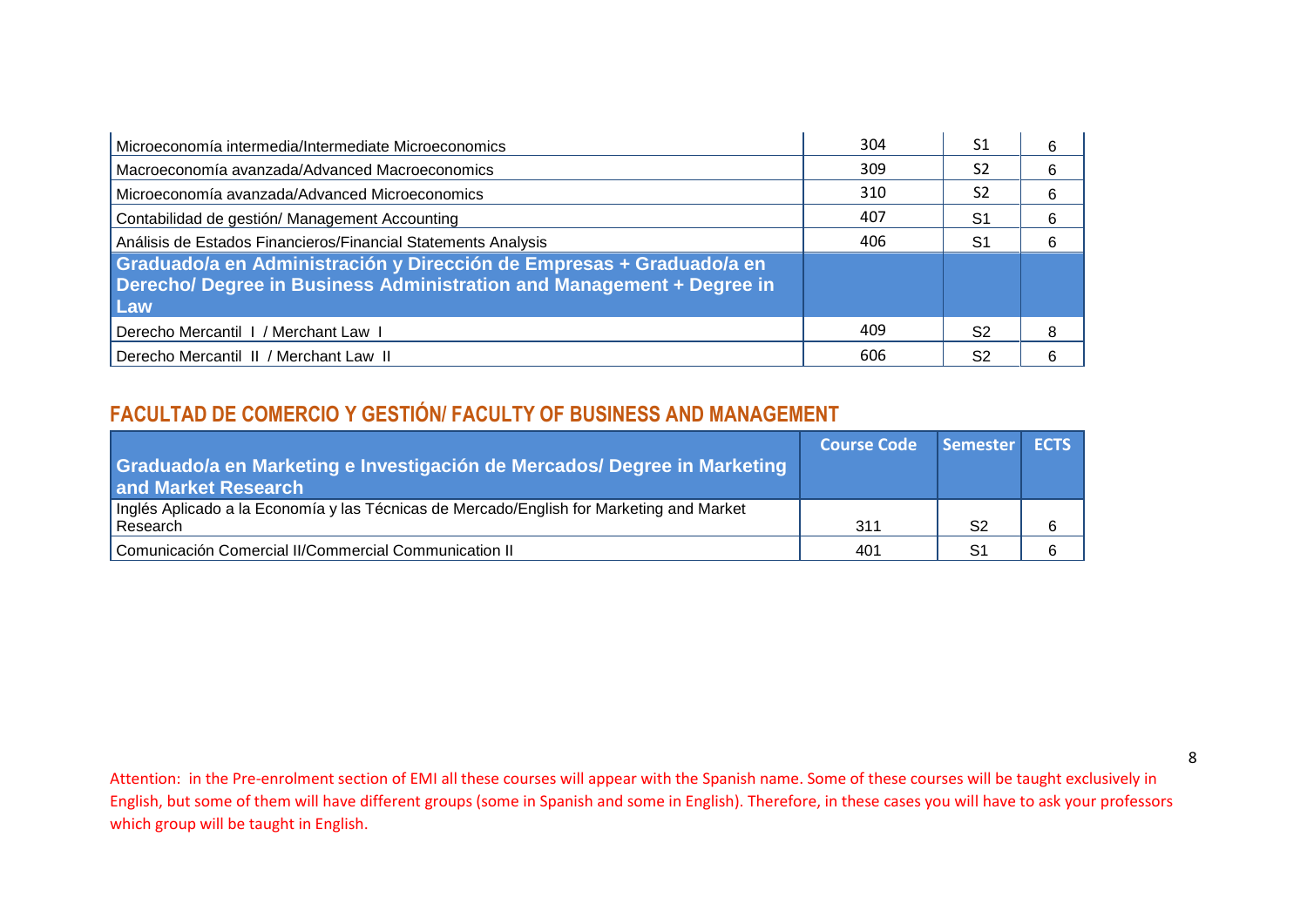### **FACULTAD DE DERECHO/FACULTY OF LAW**

|                                                                                        | <b>Course code</b> | <b>Semester</b> | <b>ECTS</b>    |
|----------------------------------------------------------------------------------------|--------------------|-----------------|----------------|
| <b>Graduado/a en Derecho/ Degree in Law</b>                                            |                    |                 |                |
| Derecho Civil I/Civil Law I                                                            | 106                | S <sub>2</sub>  | 6              |
| Derecho comunitario/European Union Law                                                 | 203                | S <sub>1</sub>  | 6              |
| Derecho Civil III/Civil Law III                                                        | 305                | S <sub>2</sub>  | $\overline{7}$ |
| Derecho Administrativo Económico/Public Law Economics                                  | 309                | S <sub>2</sub>  | 6              |
| Organizaciones Internacionales/International Organizations                             | 310                | S <sub>2</sub>  | 6              |
| Derecho del comercio electrónico/ Electronic Commerce Law                              | 405                | S <sub>2</sub>  | 6              |
| Derecho mercantil I/ Merchant Law 1                                                    | 207                | S <sub>2</sub>  | 8              |
| Derecho mercantil II/ Merchant Law 2                                                   | 303                | S <sub>1</sub>  | 6              |
| Derecho internacional público/ Public International Law                                | 107                | S <sub>2</sub>  | 6              |
| Derecho Constitucional Europeo y Comparado/European and Comparative Constitutional Law | 411                | S <sub>2</sub>  | 6              |
| Derecho Romano/ Roman Law                                                              | 102                | S <sub>1</sub>  | 6              |
| Ciencia Política/ Political Science                                                    | 201                | S <sub>1</sub>  | 6              |
| Derecho del Trabajo y de la Seguridad Social / Employment Law and Social Security      | 306                | S <sub>2</sub>  | 9              |
| Proceso penal y Derechos Fundamentales/ Criminal Process and Fundamental Rights        | 407                | S <sub>2</sub>  | 6              |
| Graduado/a en Criminología/ Degree in Criminology                                      |                    |                 |                |
| Derecho Penal. Parte General/ Criminal Law                                             | 201                | S <sub>1</sub>  | 6              |
| Socio-Legal English                                                                    | 209                | S <sub>2</sub>  | 6              |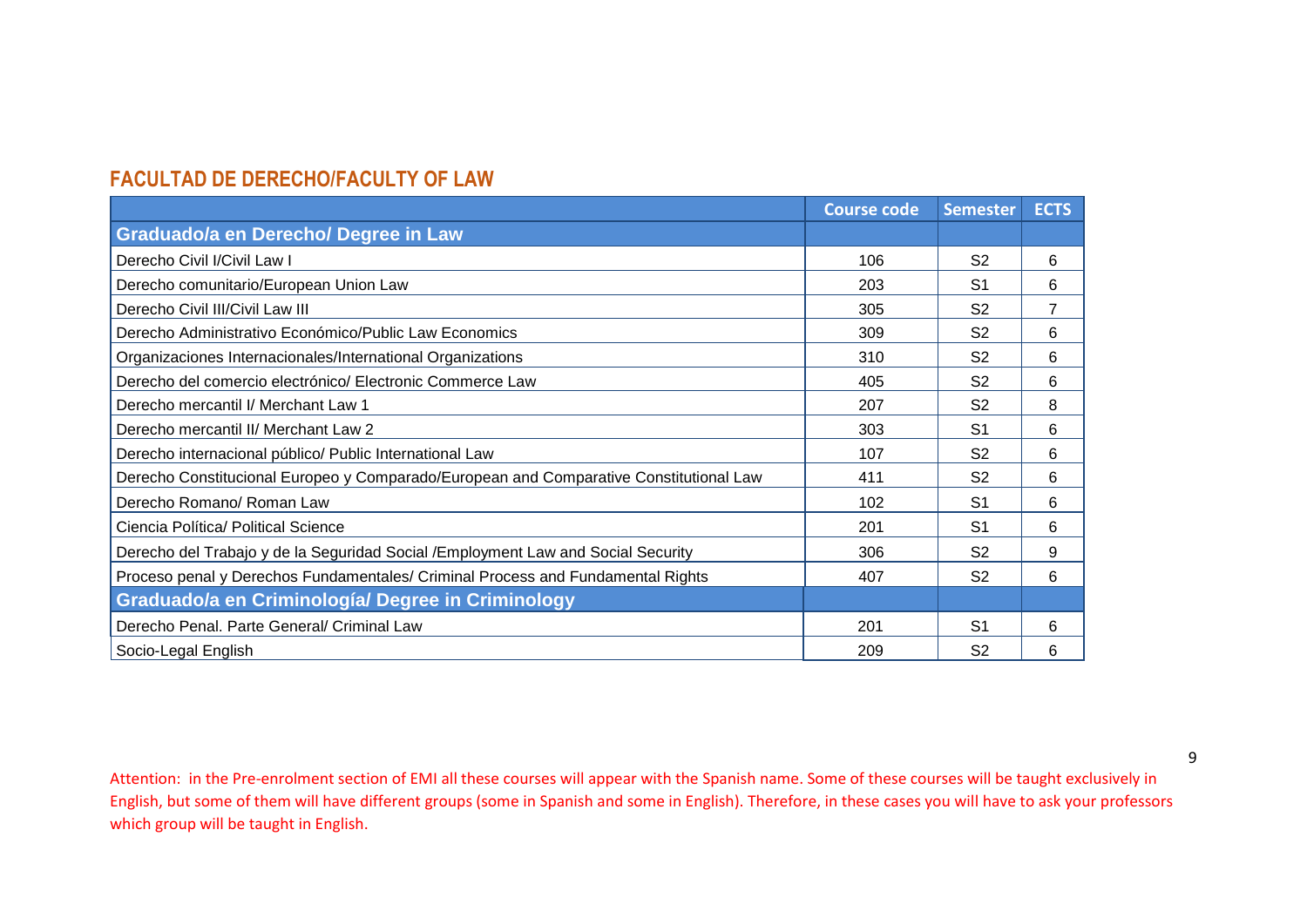## **FACULTAD DE CIENCIAS DE LA EDUCACIÓN/ FACULTY OF EDUCATION**

|                                                                                                                                                          | <b>Year of Study</b> | <b>Semester</b> | <b>ECTS</b> |
|----------------------------------------------------------------------------------------------------------------------------------------------------------|----------------------|-----------------|-------------|
| Graduado/a en Educación Primaria/Degree in Elementary Education                                                                                          |                      |                 |             |
| Didáctica de las Ciencias Experimentales/Teaching of Experimental Sciences                                                                               | 304                  | S <sub>1</sub>  | 6           |
| Didáctica de la Geometría/Geometry in Primary Education                                                                                                  | 305                  | S <sub>2</sub>  | 6           |
| Educación para la Ciudadanía y los Derechos Humanos/Citizenship Education and Human Rights                                                               | 306                  | S1              | 6           |
| Enseñanzas de las Ciencias/Science Education                                                                                                             | 315                  | S <sub>2</sub>  | 8           |
| Didáctica de las Ciencias Sociales/Social Sciences Education                                                                                             | 314                  | S <sub>2</sub>  | 8           |
| Desarrollo de Competencias de Comunicación en la Lengua Extranjera (Inglés)/Communication<br>Competence Development in Foreign Language (English)        | 302                  | S <sub>1</sub>  | 6           |
| Gestión, Planificación y Evaluación en el Aula de Lengua Extranjera (Inglés)/ Management,<br>Planning and Evaluation in Foreign Language class (English) | 313                  | S <sub>1</sub>  | 6           |
| Contenidos Curriculares para la Clase de Lengua Extranjera(Inglés)/ Course Contents for Foreign<br>Language Class (English)                              | 405                  | S <sub>2</sub>  | 6           |
| Desarrollo del Curriculum de Lengua Extranjera en Educación Primaria/                                                                                    |                      |                 |             |
| Foreign Language Curriculum Development                                                                                                                  | 303                  | S <sub>1</sub>  | 6           |
| Prácticum III.2-Inglés (Mención en Lengua Extranjera)/Practicum III.2-English (Mention in Foreign<br>Language)                                           | 418                  | S1              | 12          |

Attention: in the Pre-enrolment section of EMI all these courses will appear with the Spanish name. Some of these courses will be taught exclusively in English, but some of them will have different groups (some in Spanish and some in English). Therefore, in these cases you will have to ask your professors which group will be taught in English.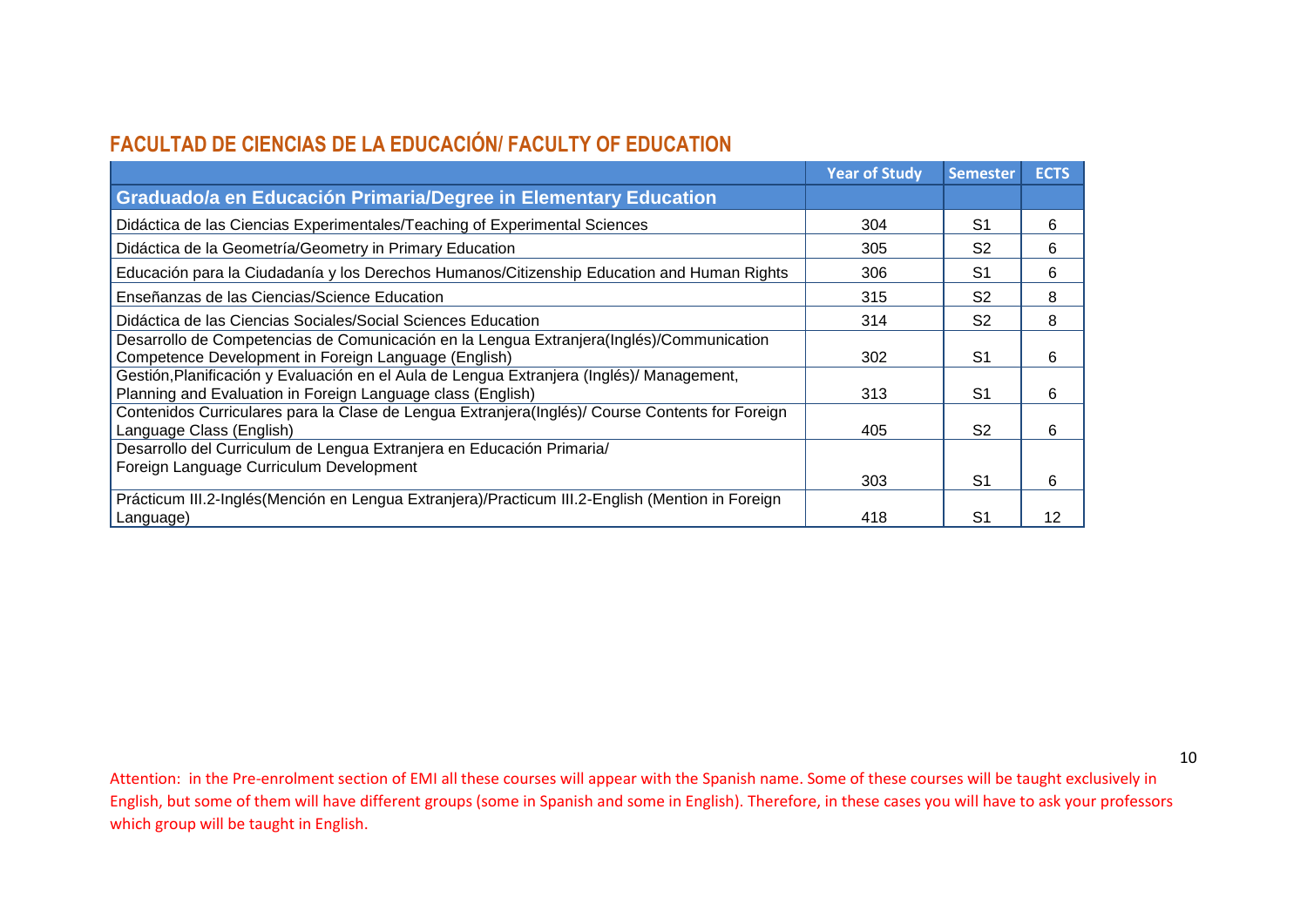| Graduado/a en Educación Primaria + Estudios Ingleses / Degree in<br><b>Elementary Education + English Studies</b> |     |                |   |
|-------------------------------------------------------------------------------------------------------------------|-----|----------------|---|
| Educación en Artes Plásticas y Visuales/Artistic and Visual Education                                             | 105 | S1             | 6 |
| Historia de la escuela/History of Schooling                                                                       | 101 | S1             | 6 |
| Sociología de la Educación/ Sociology of Education                                                                | 103 | S1             | 6 |
| Inglés Instrumental I / Instrumental English I                                                                    | 106 | S1             | 6 |
| Didáctica de la Educación Física/Teaching Physical Education                                                      | 210 | S <sub>2</sub> | 6 |
| Desarrollo Curricular de las Artes Plásticas y Visuales / Curriculum Development of Plastic and                   |     |                |   |
| Visual Arts                                                                                                       | 211 | S2             | 6 |
| Inglés Instrumental III / Instrumental English III                                                                | 205 | S1             | 6 |
| Inglés Instrumental IV / Instrumental English IV                                                                  | 214 | S <sub>2</sub> | 6 |
| Análisis de Textos Literarios Ingleses / Analysis of English Literature                                           | 219 | S <sub>2</sub> | 6 |
| Inglés Instrumental II/ Instrumental English II                                                                   | 112 | S2             | 6 |

## **FACULTAD DE FILOSOFÍA Y LETRAS/ FACULTY OF HUMANITIES**

|                                                                                               | <b>Course Code</b> | <b>Semester</b> | <b>ECTS</b> |
|-----------------------------------------------------------------------------------------------|--------------------|-----------------|-------------|
| Graduado/a en Estudios ingleses/Degree in English Studies                                     |                    |                 |             |
| Análisis de Textos Literarios Ingleses/Analysis of English Literary Texts                     | 106                | S2              |             |
| Fonética y Fonología del Inglés/English Phonetics and Phonology                               | 107                | S2              | 6           |
| Inglés Instrumental I/Instrumental English I                                                  | 104                | S1              | 6           |
| Inglés Instrumental II/Instrumental English II                                                | 110                | S2              | 6           |
| Historia y Civilización de las Islas Británicas/History and Civilization of the British Isles | 201                | S <sub>1</sub>  | 6           |
| Historia y Civilización Norteamericana/History and Civilization of North America              | 206                | S2              |             |

Attention: in the Pre-enrolment section of EMI all these courses will appear with the Spanish name. Some of these courses will be taught exclusively in English, but some of them will have different groups (some in Spanish and some in English). Therefore, in these cases you will have to ask your professors which group will be taught in English.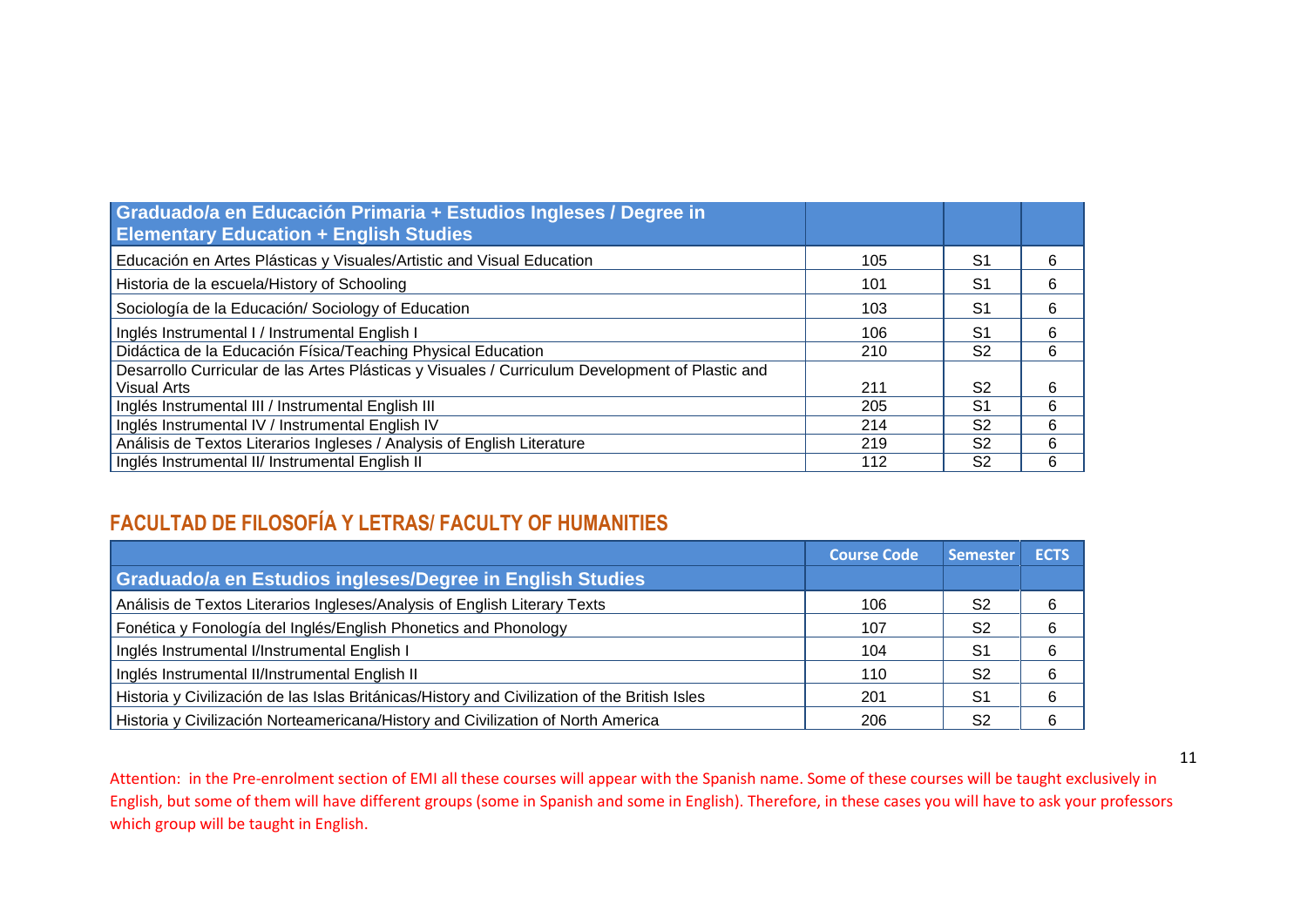| Inglés Instrumental III/Instrumental English III                                                    | 203 | S <sub>1</sub> | 6 |
|-----------------------------------------------------------------------------------------------------|-----|----------------|---|
| Inglés Instrumental IV/Instrumental English IV                                                      | 208 | S <sub>2</sub> | 6 |
| Introducción a las Ciencias Lingüísticas para Anglistas/Introduction to Linguistics for Anglicists  | 204 | S <sub>1</sub> | 6 |
| Lingüística Inglesa Aplicada/Applied English Linguistics                                            | 209 | S <sub>2</sub> | 6 |
| Literatura Inglesa I (Novela)/English Literature I (The Novel)                                      | 205 | S <sub>1</sub> | 6 |
| Literatura Norteamericana I/North American Literature I                                             | 210 | S <sub>2</sub> | 6 |
| Adaptaciones de la literatura inglesa a la pantalla/Film Adaptations of English Literary Works      | 308 | S <sub>2</sub> | 6 |
| Análisis del discurso/Discourse Analysis                                                            | 301 | S <sub>1</sub> | 6 |
| Civilización anglosajona/Anglo-Saxon Civilization                                                   | 302 | S <sub>1</sub> | 6 |
| Corrientes literarias norteamericanas/North American Literary Trends                                | 309 | S <sub>2</sub> | 6 |
| Estudios léxicos del inglés/English Lexical Studies                                                 | 310 | S <sub>2</sub> | 6 |
| Grandes obras de la literatura inglesa/Great Works of English Literature                            | 303 | S <sub>1</sub> | 6 |
| Historia de la Lengua Inglesa I/History of the English language I                                   | 304 | S <sub>1</sub> | 6 |
| Inglés para fines específicos/English for Specific Purposes                                         | 305 | S <sub>1</sub> | 6 |
| Lengua Inglesa Avanzada I/Advanced English Language I                                               | 306 | S <sub>1</sub> | 6 |
| Literatura Inglesa II (Teatro)/English Literature II (Drama)                                        | 307 | S <sub>1</sub> | 6 |
| Literatura Norteamericana II/North American literature II                                           | 311 | S <sub>2</sub> | 6 |
| Literaturas postcoloniales en lengua inglesa/Postcolonial Literatures in English                    | 312 | S <sub>2</sub> | 6 |
| Modelos gramaticales de la lengua inglesa/Grammatical Models of English                             | 313 | S <sub>2</sub> | 6 |
| Morfosintaxis del Inglés/English Morphosyntax                                                       | 314 | S <sub>2</sub> | 6 |
| Psicolingüística aplicada al estudio de la lengua inglesa/Psycholinguistics Applied to the Study of |     |                |   |
| English                                                                                             | 315 | S <sub>2</sub> | 6 |
| Adquisición y aprendizaje del inglés/English Language Acquisition and Learning                      | 401 | S <sub>1</sub> | 6 |
| Análisis textual contrastivo/Contrastive Analysis                                                   | 402 | S <sub>1</sub> | 6 |
| Historia de la lengua inglesa II/History of the English language II                                 | 409 | S <sub>2</sub> | 6 |
| La literatura inglesa en el aula/Teaching English Literature                                        | 410 | S <sub>2</sub> | 6 |
| La pluralidad en la literatura norteamericana/Plurality in North American literature                | 403 | S <sub>1</sub> | 6 |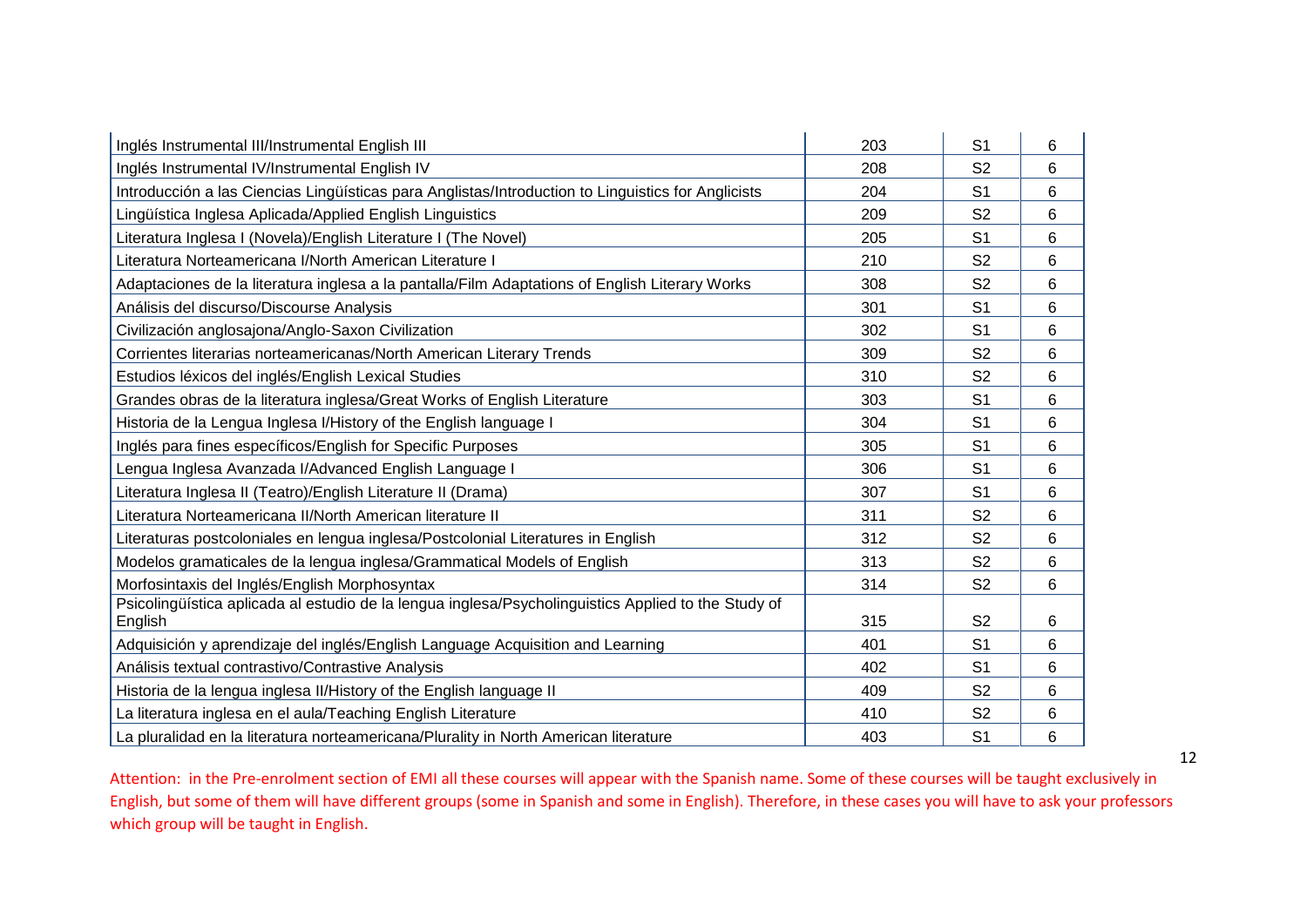| Lengua Inglesa Avanzada II/Advanced English Language II                                                                                                       | 404 | S <sub>1</sub> | 6 |
|---------------------------------------------------------------------------------------------------------------------------------------------------------------|-----|----------------|---|
| Lingüística informática aplicada al inglés/Computational Linguistics Applied to English Language                                                              | 405 | S <sub>1</sub> | 6 |
| Literatura Inglesa III (Poesía)/English literature III (Poetry)                                                                                               | 406 | S <sub>1</sub> | 6 |
| Narrativa inglesa contemporánea/Contemporary British Fiction                                                                                                  | 407 | S <sub>1</sub> | 6 |
| Semántica del Inglés/English Semantics                                                                                                                        | 412 | S <sub>2</sub> | 6 |
| Sintaxis contrastiva inglés-español/Contrastive Syntax Spanish-English                                                                                        | 413 | S <sub>2</sub> | 6 |
| Teatro norteamericano/North American Theatre                                                                                                                  | 414 | S <sub>2</sub> | 6 |
| William Shakespeare y el teatro renacentista/William Shakespeare and English Renaissance<br>Theatre                                                           | 408 | S <sub>1</sub> | 6 |
| Graduado/a en Filología Clásica/ Degree in Classical Philology                                                                                                |     |                |   |
| Idioma Moderno I (Inglés)/Modern Language I (English)                                                                                                         | 112 | S <sub>1</sub> | 6 |
| Idioma Moderno II (Inglés)/Modern Language II (English)                                                                                                       | 116 | S <sub>2</sub> | 6 |
| Idioma Moderno III (Inglés)/Modern Language III (English)                                                                                                     | 212 | S <sub>1</sub> | 6 |
| Idioma Moderno IV (Inglés)/Modern Language IV (English)                                                                                                       | 216 | S <sub>2</sub> | 6 |
| Graduado/a en Filología Hispánica/ Degree in Hispanic Philology                                                                                               |     |                |   |
| Idioma Moderno I (Inglés)/Modern Language I (English)                                                                                                         | 104 | S <sub>1</sub> | 6 |
| Idioma Moderno II (Inglés)/Modern Language II (English)                                                                                                       | 113 | S <sub>2</sub> | 6 |
| Idioma Moderno III (Inglés)/Modern Language III (English)                                                                                                     | 205 | S <sub>1</sub> | 6 |
| Idioma Moderno IV (Inglés)/Modern Language IV (English)                                                                                                       | 213 | S <sub>2</sub> | 6 |
| Graduado/a en Traducción e Interpretación / Degree in Translation and                                                                                         |     |                |   |
| <b>Interpreting</b>                                                                                                                                           |     |                |   |
| Lengua y cultura "B" aplicadas a la Traducción e Interpretación (I) - Inglés /                                                                                |     |                |   |
| Language and Culture "B" applied to Translation and Interpreting (I)- English                                                                                 | 103 | S <sub>1</sub> | 9 |
| Lengua y cultura "C" aplicadas a la Traducción e Interpretación (I) – Inglés<br>Language and Culture "C" applied to Translation and Interpreting (I)- English | 107 | S <sub>1</sub> | 9 |
| Lengua y cultura "B" aplicadas a la Traducción e Interpretación (II) – Inglés                                                                                 |     |                |   |
| Language and Culture "B" applied to Translation and Interpreting (II)- English                                                                                | 113 | S <sub>2</sub> | 9 |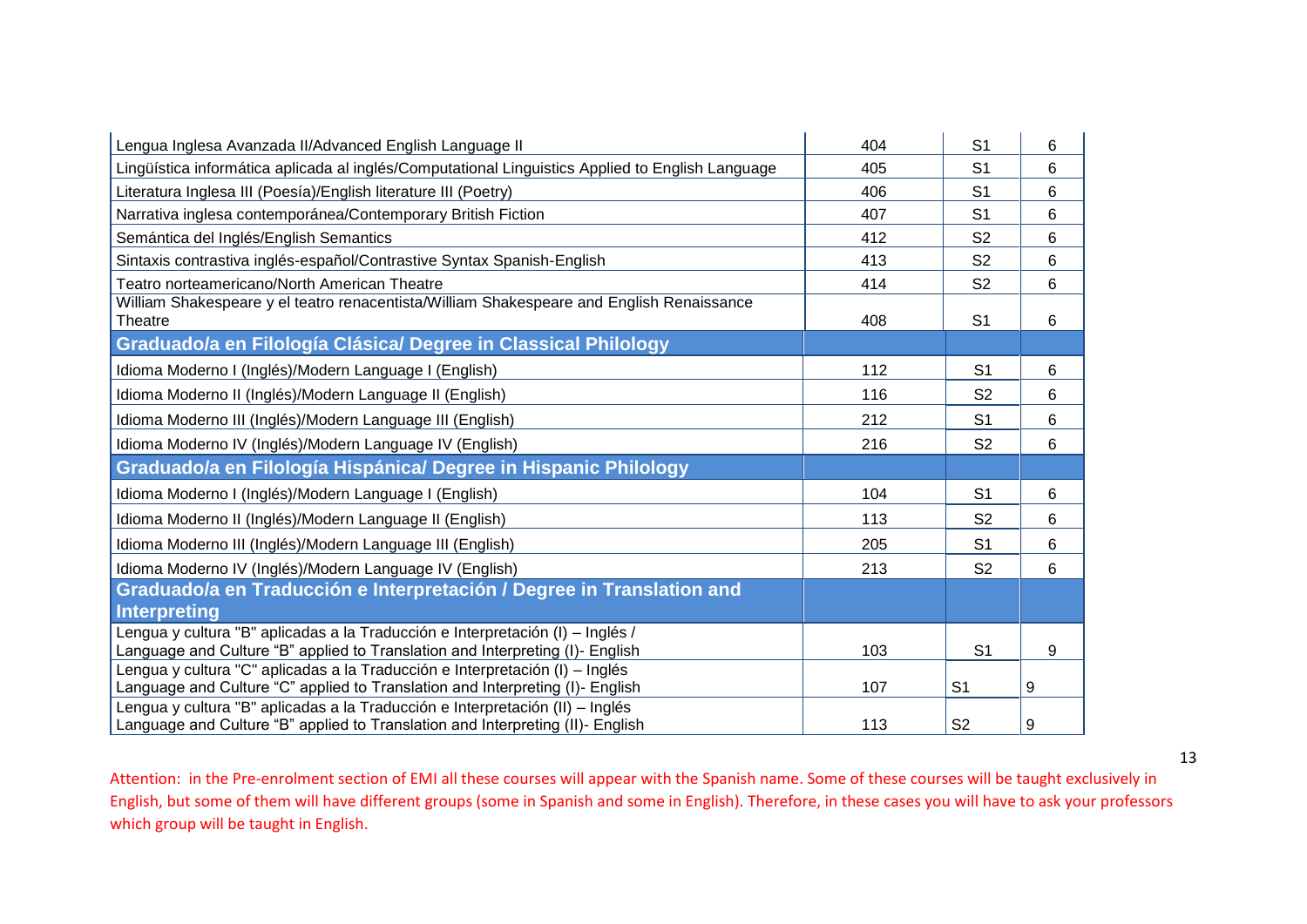| Lengua y cultura "C" aplicadas a la Traducción e Interpretación (II) – Inglés           |     |                |   |
|-----------------------------------------------------------------------------------------|-----|----------------|---|
| Language and Culture "C" applied to Translation and Interpreting (II)- English          | 117 | S <sub>2</sub> | 9 |
| Lengua y cultura "B" aplicadas a la Traducción e Interpretación (III) - Inglés          |     |                |   |
| Language and Culture "B" applied to Translation and Interpreting (III)- English         | 204 | S <sub>1</sub> | 6 |
| Lengua y cultura "C" aplicadas a la Traducción e Interpretación (III) – Inglés          |     |                |   |
| Language and Culture "C" applied to Translation and Interpreting (III)- English         | 208 | S <sub>1</sub> | 6 |
| Traducción General "BA-AB" (I) - Inglés-Español / Español-Inglés                        |     |                |   |
| General Translation "BA-AB" (I)- English-Spanish /Spanish-English                       | 212 | S <sub>1</sub> | 6 |
| Lengua y cultura "B" aplicadas a la Traducción e Interpretación (IV) – Inglés           |     |                |   |
| Language and Culture "B" applied to Translation and Interpreting (IV)- English          | 216 | S <sub>2</sub> | 6 |
| Lengua y cultura "C" aplicadas a la Traducción e Interpretación (IV) – Inglés           |     |                |   |
| Language and Culture "C" applied to Translation and Interpreting (IV)- English          | 220 | S <sub>2</sub> | 6 |
| Traducción General "BA-AB" (II) - Inglés-Español / Español-Inglés                       |     |                |   |
| General Translation "BA-AB" (II)- English-Spanish / Spanish-English                     | 224 | S <sub>2</sub> | 6 |
| Interpretación bilateral "BA-AB" - Inglés-Español / Español-Inglés                      |     |                |   |
| Bilateral Interpretation "BA-AB" - English-Spanish / Spanish-English                    | 302 | S <sub>1</sub> | 6 |
| Traducción humanística "BA-AB" (I) - Inglés - Español / Español – Inglés                |     |                |   |
| Humanistic Translation "BA-AB" (I) - English - Spanish / Spanish- English               | 312 | S <sub>1</sub> | 6 |
| Interpretación consecutiva "BA-AB" - Inglés - Español / Español - Inglés                |     |                |   |
| Consecutive Interpretation "BA-AB" - English-Spanish / Spanish-English                  | 314 | S <sub>2</sub> | 6 |
| Traducción General "CA-AC" (II) - Inglés - Español / Español - Inglés                   |     |                |   |
| General Translation "CA-AC" (II)- English-Spanish / Spanish-English                     | 320 | S <sub>2</sub> | 6 |
| Traducción Audiovisual "BA-AB" (I) - Inglés-Español / Español-Inglés                    |     |                |   |
| Audiovisual Translation "BA-AB" (I) - English-Spanish / Spanish-English                 | 323 | S <sub>2</sub> | 6 |
| Traducción jurídica y socioeconómica "BA-AB" (I) - Inglés- Español / Español- Inglés    |     |                |   |
| Legal and Socio-economic Translation"BA-AB" (I) - English-Spanish / Spanish-English     | 326 | S <sub>2</sub> | 6 |
| Lengua y cultura "C2" aplicadas a la Traducción e Interpretación (I) – Inglés           |     |                |   |
| Language and Culture "C2" applied to Translation and Interpreting (I)- English          | 413 | S <sub>1</sub> | 9 |
| Traducción humanística "BA-AB" (II) - Inglés - Español / Español - Inglés               |     |                |   |
| Humanistic Translation "BA-AB" (II) - English - Spanish / Spanish- English              | 425 | S <sub>1</sub> | 6 |
| Traducción jurídica y socioeconómica "BA-AB" (II) - Inglés - Español / Español – Inglés |     |                |   |
| Legal and Socio-economic Translation"BA-AB" (II) - English-Spanish / Spanish-English    | 428 | S <sub>1</sub> | 6 |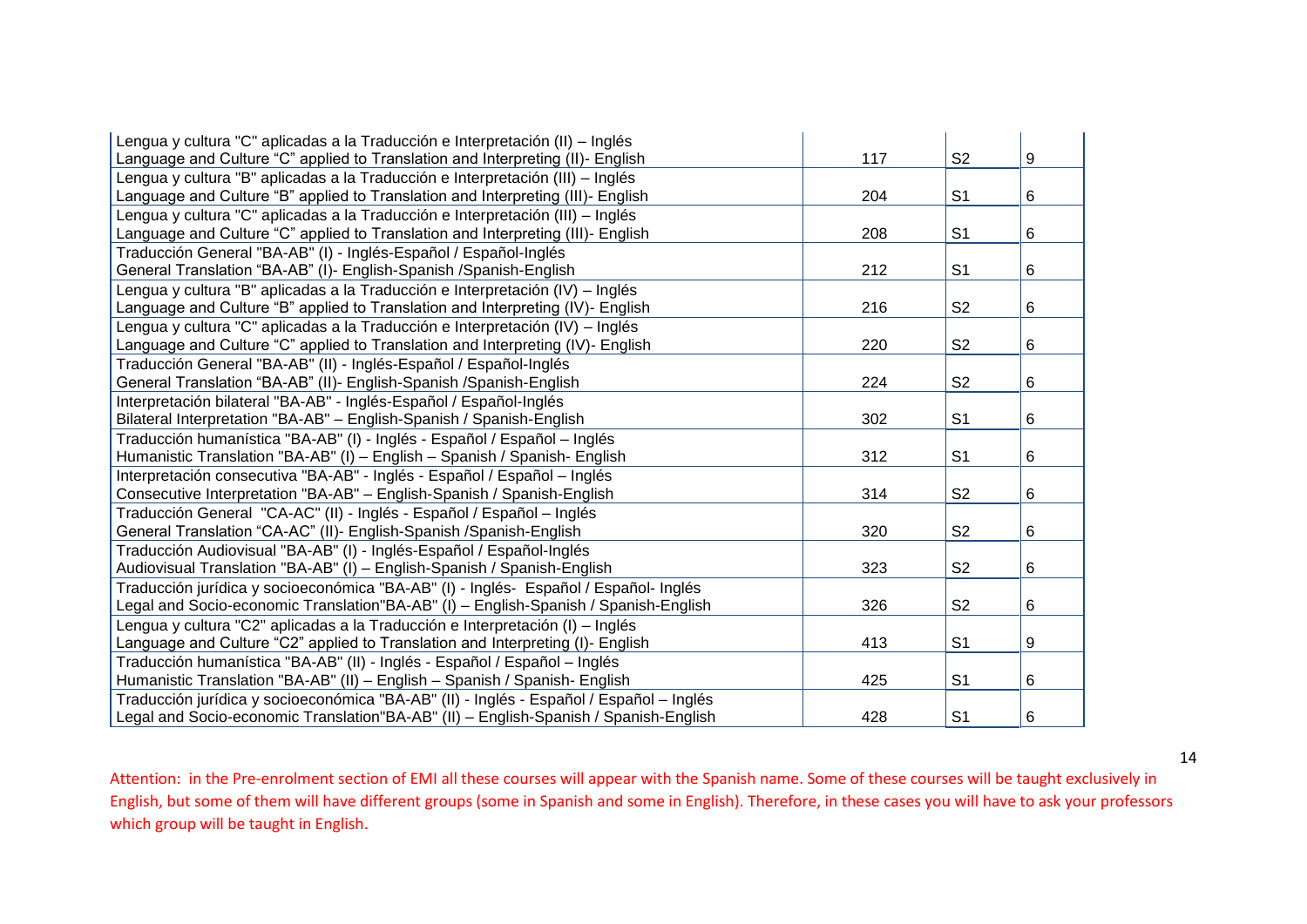| Interpretación simultánea "BA-AB" (II) - Inglés - Español / Español - Inglés             |     |                |    |
|------------------------------------------------------------------------------------------|-----|----------------|----|
| Simultaneous Interpretation "BA-AB" (II) - English-Spanish / Spanish-English             | 430 | S <sub>2</sub> | 9  |
| Lengua y cultura "C2" aplicadas a la Traducción e Interpretación (II) – Inglés           |     |                |    |
| Language and Culture "C2" applied to Translation and Interpreting (II)- English          | 435 | S <sub>2</sub> | -9 |
| Traducción científico-técnica "BA-AB" (III) - Inglés - Español / Español – Inglés        |     |                |    |
| Scientific and Technical Translation "BA-AB" (III) - English-Spanish / Spanish-English   | 441 | S <sub>2</sub> | 6  |
| Traducción jurídica y socioeconómica "BA-AB" (III) - Inglés - Español / Español – Inglés |     |                |    |
| Legal and Socio-economic Translation"BA-AB" (III) - English-Spanish / Spanish-English    | 451 | S <sub>2</sub> | 6  |
| Traducción Audiovisual "BA-AB" (II) - Inglés - Español / Español - Inglés                |     |                |    |
| Audiovisual Translation "BA-AB" (II) - English-Spanish / Spanish-English                 | 454 | S <sub>2</sub> | 6  |
| Graduado/a en Filosofía / Degree in Philosophy                                           |     |                |    |
| Democratic Theory and Civic Ethics                                                       | 403 | S1             |    |

## **FACULTAD DE PSICOLOGÍA/ FACULTY OF PSYCHOLOGY**

|                                            | <b>Course Code</b> | Semester ECTS |  |
|--------------------------------------------|--------------------|---------------|--|
| Graduado/a en Medicina/ Degree in Medicine |                    |               |  |
| Inmunología/Immunology                     | 204                |               |  |
| Inmunopatología/Inmunopathology            | 210                | S.            |  |

### **FACULTAD DE PSICOLOGÍA/ FACULTY OF PSYCHOLOGY**

|                                                       | <b>Courses code Semester ECTS</b> |     |  |
|-------------------------------------------------------|-----------------------------------|-----|--|
| Graduado/a en Psicología/ Degree in Psychology        |                                   |     |  |
| Psicología del Aprendizaje/The Psychology of Learning | 209                               | .cr |  |